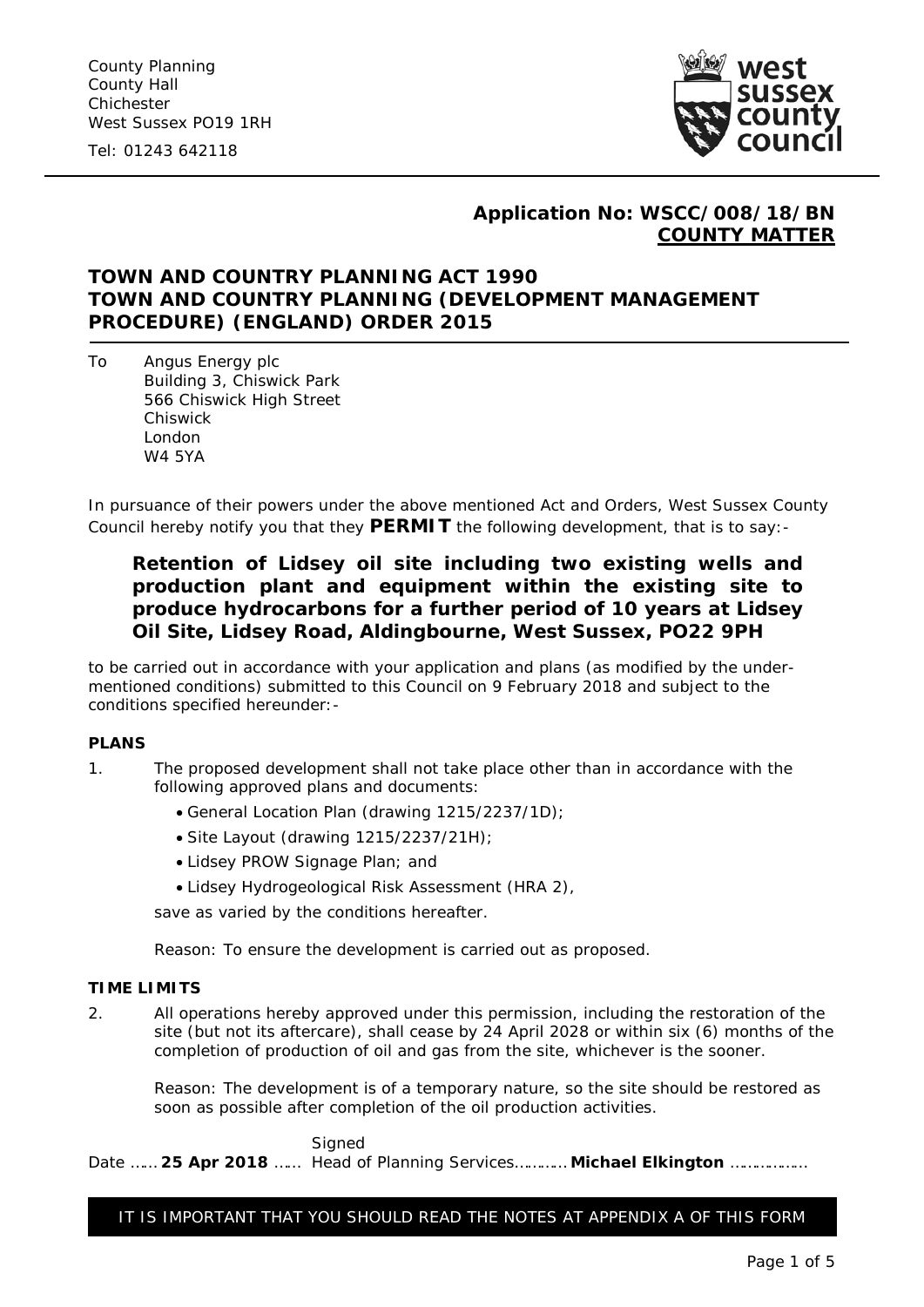

# **Application No: WSCC/008/18/BN COUNTY MATTER**

# **Continuation Sheet**

3. All structures, plant and machinery, both fixed or otherwise and any other engineering works approved by this application (including any hard surface constructed for any purpose) shall be removed from the application site by 24 April 2028 or within six (6) months of the completion of production of oil from the site whichever is the sooner and the site shall be restored in accordance with the scheme to be approved under condition 12. Notwithstanding this condition, any plant or equipment required to make the site safe to a specification as may be required by Borehole Sites and Operations Regulations 1995 and Offshore Installations and Wells (Design and Construction) Regulations 1996 (as amended) may remain in position for that purpose only.

*Reason: The development is of a temporary nature; accordingly the site should be restored as soon as possible after completion of the oil production activities.*

### **WORKING HOURS**

4. Except in an emergency situation, work at the site, including HGVs entering and leaving the site, shall only be undertaken between the hours of 07:30 and 18:00 Mondays to Saturdays. No work shall occur on Sundays, Bank Holidays and Public Holidays. Such hours shall also relate to any site restoration works.

*Reason: To protect the amenities of occupiers of nearby residential properties.*

### **FIRE FIGHTING**

5. Throughout the course of the development hereby approved, the two fire water tanks (as shown on approved drawing 1215/2237/21H) shall remain filled and maintained to a standard adequate for fire-fighting purposes. In addition the aforementioned tanks shall remain covered to minimise the potential death/harm to Barn Owls.

*Reason: In the interests of fire safety and to minimise the potential for death/injury to Barn Owls, a species protected by the Wildlife and Countryside Act 1981.*

### **LIGHTING**

6. No lighting on the site shall be operated on the site, such that the light source is directly visible from any residential property in the vicinity of the site.

*Reason: In the interests of occupiers of nearby residential properties and the amenity of this countryside location.*

### **POLLUTION PROTECTION**

7. Any proposals for the storage of fuel or oil must be stored in accordance with the Control of Pollution (Oil Storage)(England) Regulations 2001. Any facilities, above ground for the storage of oils, fuels or chemicals shall be sited on an impervious base and surrounded by impervious walls. The volume of the bunded compound should be at least equivalent to the capacity of the tank plus 10%. All filling points, vents, gauges and sight glasses must be located within the bund. The drainage system of the

Signed Date …… **25 Apr 2018** …… Head of Planning Services………… **Michael Elkington** ………………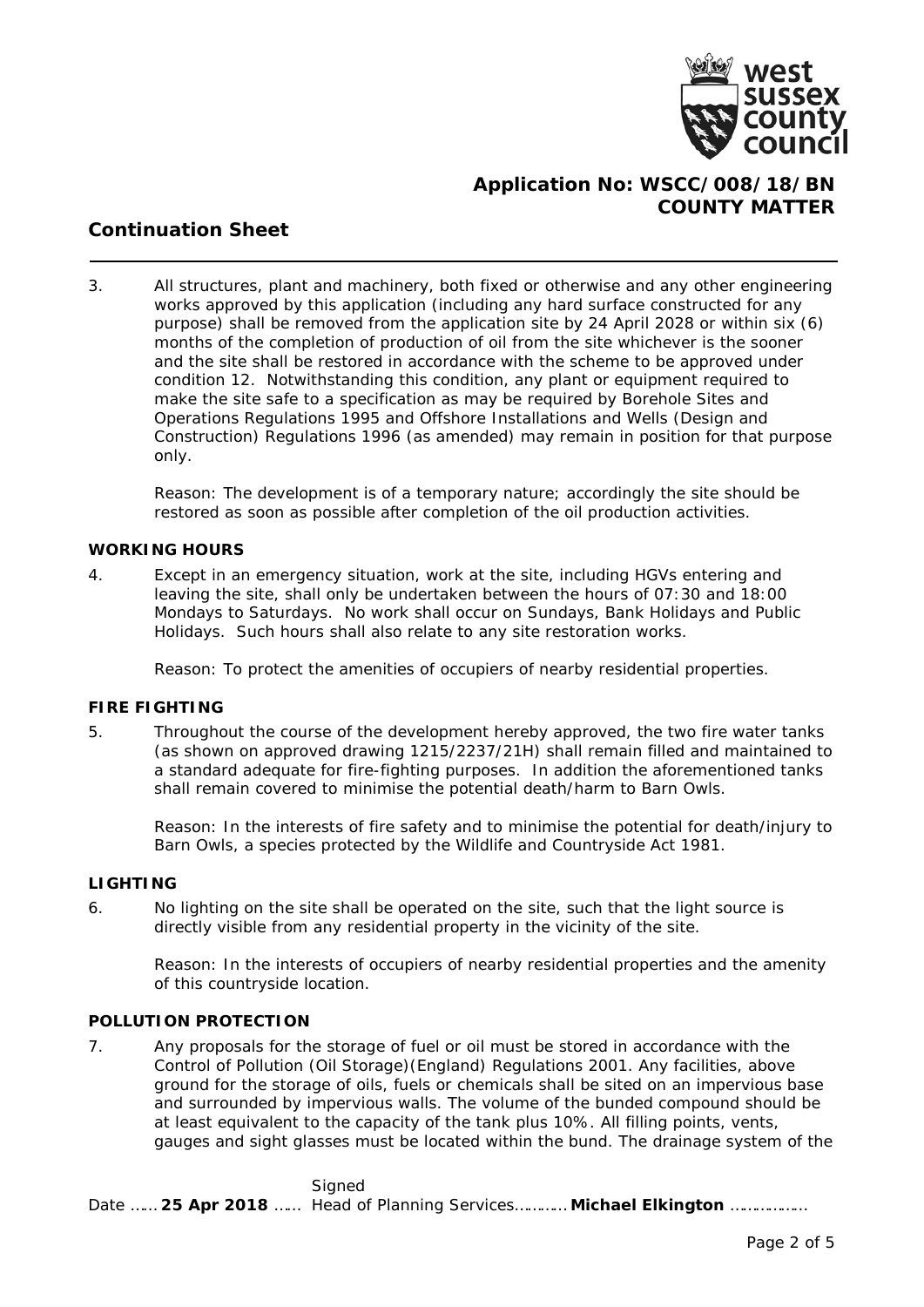

# **Application No: WSCC/008/18/BN COUNTY MATTER**

# **Continuation Sheet**

bund shall be sealed with no discharge to any watercourse, land or underground strata. Associated pipe work should be located above ground and protected from accidental damage. All filling points and tank overflow pipe outlets should be detailed to discharge into the bund. Such facilities shall be constructed and completed in accordance with plans approved in writing by the County Planning Authority.

*Reason: To minimise the risk of pollution of watercourses.*

### **VEHICLE ACCESS**

8. Access and egress from the site shall only be via the red-line boundary where it connects to the A29. No access or egress shall be obtained over the length of the Southern Water Wastewater Treatment Works access road extending from the A29 road to a point 160 metres eastward of that junction for the purposes of site and access road constuction or restoration, or the servicing of the drilling site, other than in an emergency situation. Signs shall be erected to indicate this prohibition and shall be retained in a good and easily legible condition in clearly visible positions throughout the works hereby permitted and removed on the completion of restoration works.

*Reason: In the interests of highway safety.*

### **HIGHWAY SAFETY**

9. No vehicle shall leave the site in such a condition that earth and mud adhere to the wheels in a quantity which may introduce hazard or nuisance on the road system in the area.

*Reason: In the interests of highways safety.*

### **SITE OBSTRUCTION**

10. At no time shall any site construction material or any other obstruction be stacked, stored or placed on any road, footpath, the site access and its lay-bys or on the turning area adjacent to the well-pad site access in such a manner that access by pedestrians or vehicles is impeded.

*Reason: In the interests of highway safety.*

### **PROW SIGNAGE**

11. The signage hereby approved (Lidsey PROW Signage document) shall be retained and maintained in a good and easily legible condition throughout the works hereby permitted and removed on the completion of restoration works.

*Reason: In the interests of highway safety to indicate that walkers exercising a public highway access right have precedence over any private user.*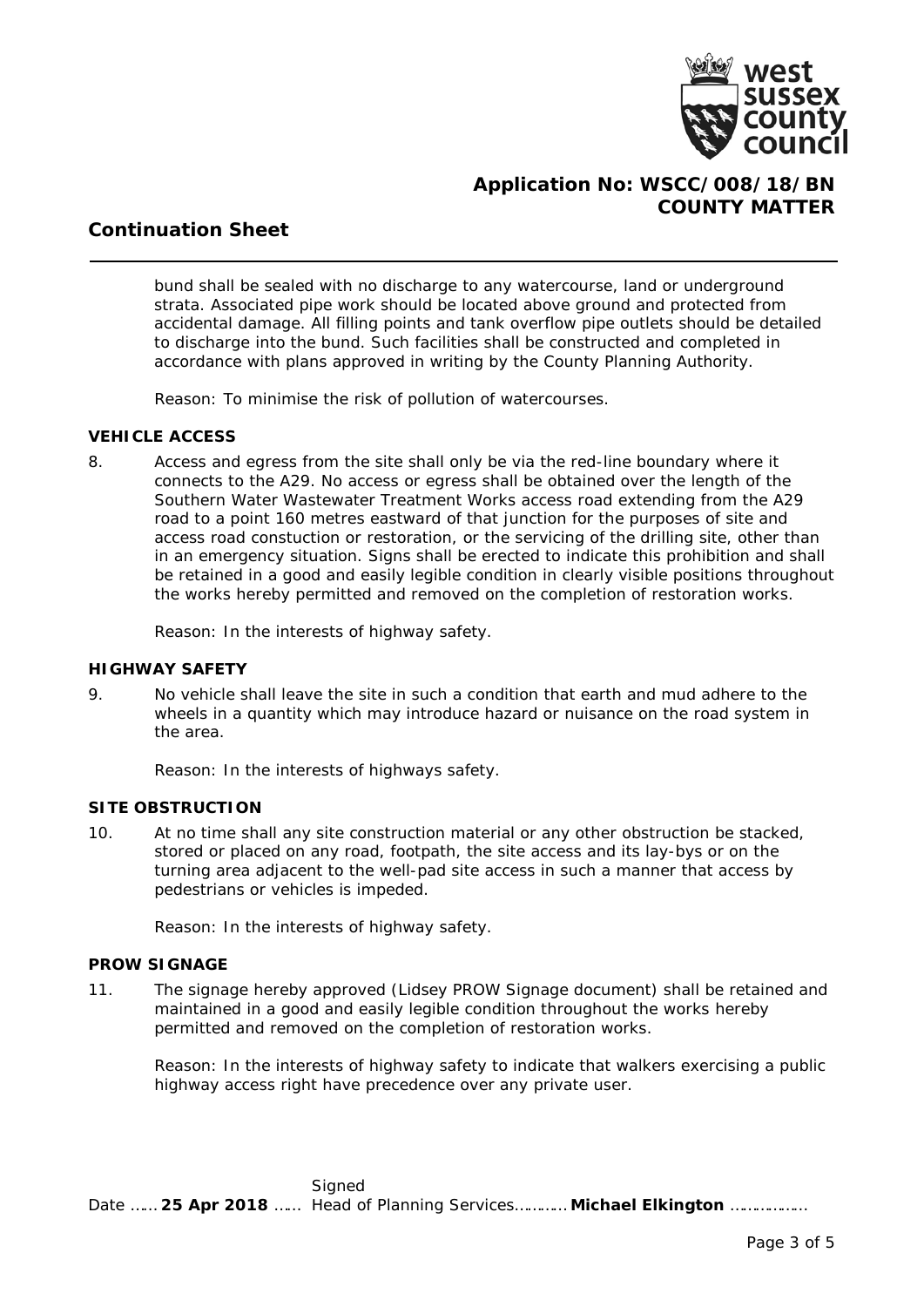

### **Application No: WSCC/008/18/BN COUNTY MATTER**

## **Continuation Sheet**

#### **SITE RESTORATION**

12. Within three months of the date of this permission, a scheme of restoration and aftercare shall be submitted for approval in writing by the County Planning Authority. Thereafter, the approved restoration and aftercare scheme shall be completed in full.

*Reason: To ensure the site is restored to a satisfactory standard of appearance and use.*

#### **INFORMATIVES**

A. In accordance with paragraphs 186 and 187 of the National Planning Policy Framework, the County Council has approached the determination of this application in a positive way, and has worked proactively with the applicant by discussing issues of concern as early as possible and giving them the opportunity to provide further information/changes to overcome material impacts.

As a result, the County Council has been able to recommend the grant planning permission for an acceptable proposal, in accordance with the presumption in favour of sustainable development.

- B. The applicant should note the requirement to provide for emergency access arrangements to the site and ensure that current measures provided at the site meet site specific fire safety requirements as well as any other requirements for the general location, which may be sought by the Fire and Rescue Service.
- C. The applicant's attention is drawn to the comments of the Designing Out Crime Officer of the Sussex Police Constabulary concerning the ongoing maintenance of security arrangements to provide for a safe and secure environment for the users of the site.

This information is only intended as a summary of the reasons for the grant of planning permission. For further details on the decision please see the report by contacting County Planning, West Sussex County Council or visiting the website at www.westsussex.gov.uk/planning